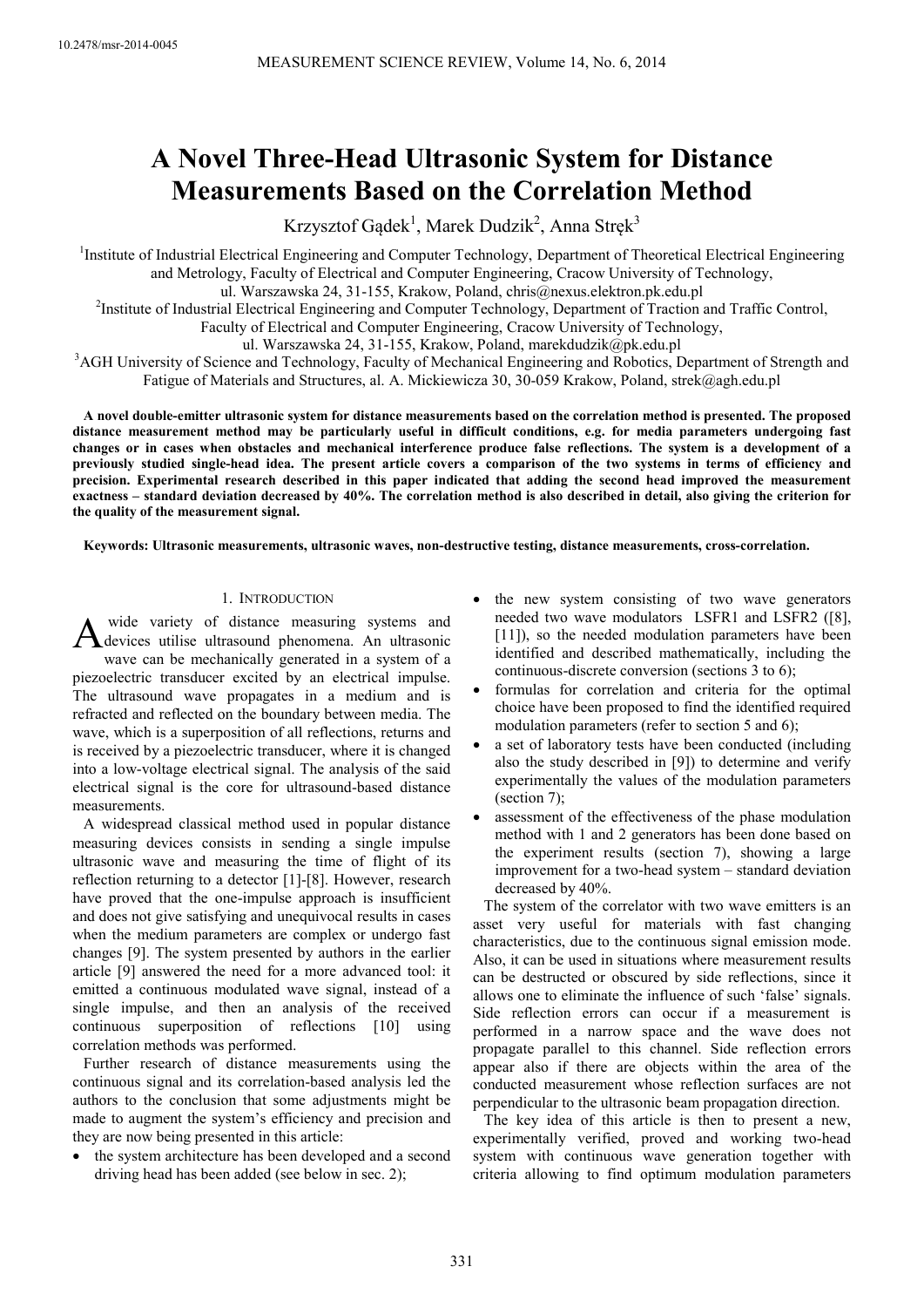based on the correlation method. This system is suitable even for high precision sensitive measurements.

## 2. THE SYSTEM'S ARCHITECTURE

The system which was studied here is shown in Fig. 1. It consisted of the module NEXYS 2 with the device Xilinx Spartan [12] with implemented LSFRs for generation of modulating waves. LSFR1 was assumed as 6-bit, while LSFR2 as 7-bit. There were used three heads BPU-

1640IOAH12 (Bestar Electronics Industry Co, Ltd) as the two emitters and the receiver. The analogue-digital converter (ADC) which was used had 50 MHz sampling frequency. The measurement data were sent to a PC using a built-in USB interface for analysis. The use of the PC allowed for gathering measurement data, performing correlations and other calculations, including calculation of standard deviations.



Fig. 1. A block diagram of the studied distance measurement system.

## 3. MODULATION OF A DRIVING WAVE

A continuous signal generated by an emitter can be continuously modulated in a characteristic way to obtain a unique in time driving wave. Thanks to such a unique modulation, the wave is identified unequivocally among superpositioned signal reflections. In the phase modulator of the carrying wave  $f_W(t)$  the signal can be described by the equation:

$$
f_{W}(t) = A_{m} \cdot \cos(2\pi \cdot f_{n} \cdot t + k_{p} \cdot KCM(t)), \qquad (1)
$$

where:

 $A_m$  – amplitude of the carrying wave,

 $f_n$  – frequency of the carrying wave,

 $k_p$  – modulation index,

 $KCM(t)$  – binary series for modulation of the carrying wave.

In this study  $KCM(t)$  was assumed as two modulating registers: 6-bit LSFR1 and 7-bit LSFR2, defined by polynomials  $W1(x)$ ,  $W2(x)$ , respectively for each head (compare eq. (14)). The choice of these polynomials was optimum, based on the minimum cross-correlation criterion (section 5) and the signal quality criterion (section 6). Specific values of the parameters from eq. (1), which were used in this study, are given in the experimental section 7.

#### 4. CORRELATION OF DRIVING AND REFLECTED WAVES

The measurement of the delay of a reflected wave takes place in the system of a software correlator of the modulated signal with the received signal. Assuming that these signals are signals of limited energy, the cross correlation function can be expressed as follows [13]:

$$
\phi_{gh}(\tau) = \int_{-\infty}^{\infty} g^*(t) \cdot h(t + \tau) dt \qquad (2)
$$

where:

 $h(t)$  – driving signal created by an emitter,

- $g(t)$  signal from a receiver,
- $g^*(t)$ – complex function coupled to  $g(t)$ ,

 $\tau$  – time shift.

For discrete signals  $g(n)$  and  $h(n)$ , which are shifted with respect to each other by the number of samples *m*, the discrete form of the cross correlation function [14] determined from (2) reads as follows:

$$
\varphi_{gh}(m) = \sum_{n=-\infty}^{\infty} g(n) \cdot h^* (n-m).
$$
 (3)

where:

 $h(n)$  – *n*–th sample of the discrete driving signal

created by the emitter,

 $h^*$  (*n*) – complex function coupled to *h* (*n*),

 $g(n)$  – *n*–th sample of the discrete signal from the receiver

*m* – discrete shift.

Time of flight of a beam can be determined from relation (4) given below. The time of flight describes the sought distance *l* between the emitter and the medium border for which the reflection coefficient is the largest in this medium. The distance *l* can be calculated by multiplication of sample index *m.* by the ADC sampling period*.*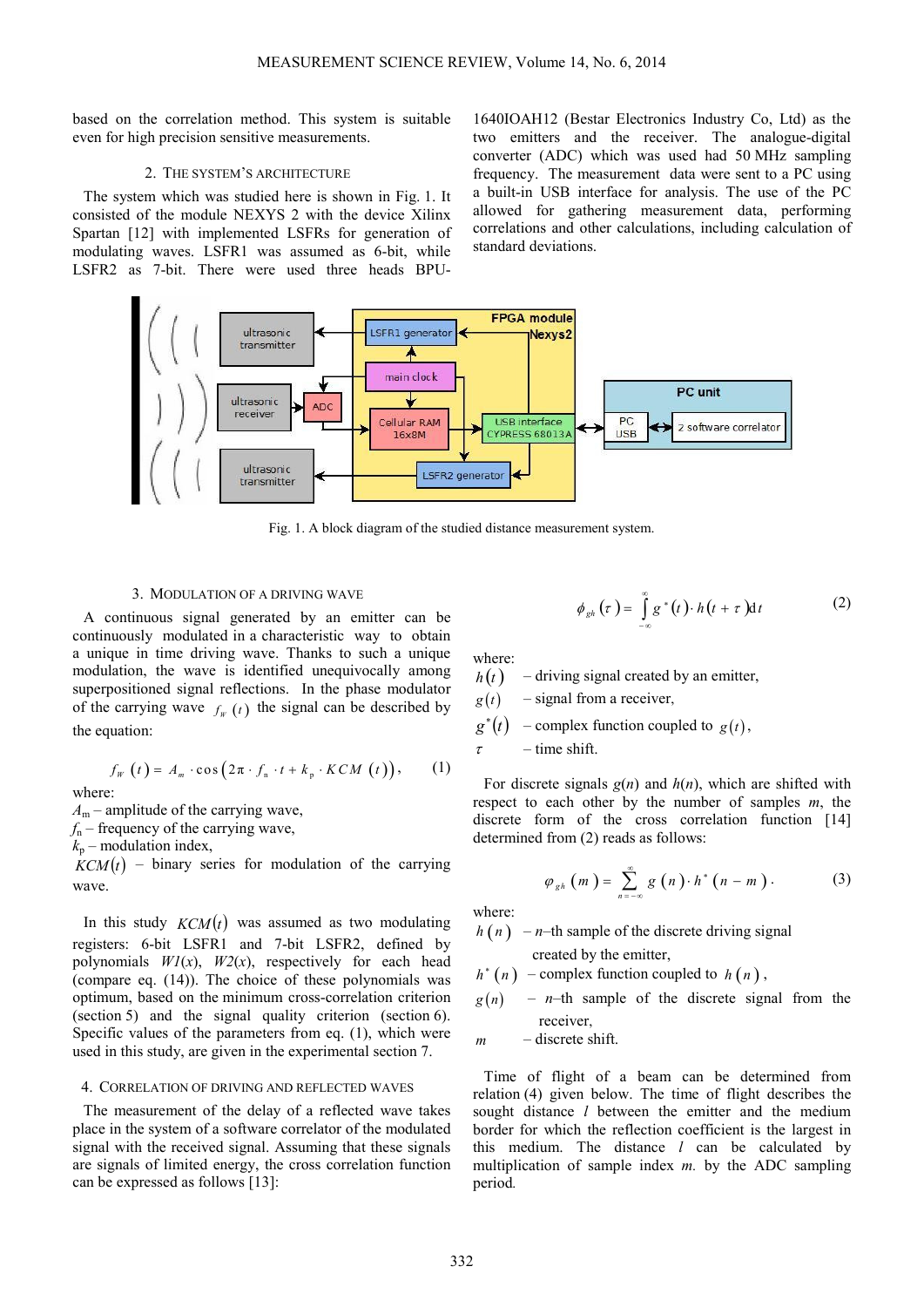where:

L – length of the correlated sequences in samples,

 $m_l$  – discrete shift of the function  $h(n)$  for which the maximum value of the correlation function  $\varphi_{\rho h}(m)$  was obtained.

 $\left|\phi_{gh}(m_i)\right| \ge \max \left\{\phi_{gh}(1), \phi_{gh}(2), ..., \phi_{gh}(L)\right\}$  (4)

## 5. THE MINIMUM CROSS-CORRELATION CRITERION

For a two-head system, the driving signals are modulated by two different binary series  $KCM(t)$ . As has been mentioned above, in the present study they were assumed as two modulating registers: 6-bit LSFR1 and 7-bit LSFR2, defined by polynomials  $W1(x)$ ,  $W2(x)$ , respectively for each head (see eq. (14) in section 7).

One of the criteria for choosing polynomials  $W1(x)$  and  $W2(x)$  is to choose them in such a way that the sum of values of the cross-correlation [14] of the driving signals modulated by them,  $f_{W1}(k)$  and  $f_{W2}(k)$  respectively, is minimal (5):

$$
\min \sum_{k=0}^{L} \left[ f_{W_1}(k) \cdot f_{W_2}^*\left(k-m\right) \right]. \tag{5}
$$

## 6. THE SIGNAL QUALITY CRITERION

The sole minimum cross-correlation criterion is not enough. Hence, it is proposed here to use an additional criterion for determination of the optimum parameters of the modulated signal. The criterion is defined as the maximum ratio of the correlation peak value to background noise:

$$
E\left(W, k_{p}\right) = \frac{\varphi_{gh}\left(m_{l}\right)}{\frac{1}{L} \cdot \left(\sum_{n=0}^{L} g\left(n\right) \cdot h^{*}\left(n-m\right)\right)}.
$$
 (6)

The higher the value of the ratio  $E(W, k_n)$ , the better, i.e. the more unequivocally the distance is measured by the system.

In the study presented here, the above criterion was tailored duly to assess efficiency of measurements of a system with one driving signal compared with the proposed innovation of the double-emitter system. In case of the one-emitter system, the denominator in (6) could be assumed straight away as the background noise. However, the double-emitter system required combining crosscorrelations for both modulated signals. Thus, four following expressions were substituted in the denominator of formula (6) and results were compared:

• for one driving signal case, the correlation of the signal form the emitter  $1 \, f_{w_1}(k)$  and the signal from the receiver  $f_R(k)$  was assumed:

$$
\sum_{k=0}^{L} \Big[ f_{W1}(k) \cdot f_k^*(k-m) \Big], \tag{7}
$$

• for one driving signal case, the correlation of the signal from the emitter 2  $f_{w_2}(k)$  and the signal from the receiver  $f_p(k)$  was assumed:

$$
\sum_{k=0}^{L} \Bigl[ f_{w_2}(k) \cdot f_k^*(k-m) \Bigr], \tag{8}
$$

• for the double-emitter, one variant to check was assumed as the sum of correlations of individual modulated signals,  $f_{w_1}(k)$  and  $f_{w_2}(k)$ , with the signal from the receiver  $f_R(k)$  respectively, (labeled: Corr(W1) + Corr(W2)):

$$
\sum_{k=0}^{L} \Big[ f_{W1}(k) \cdot f_{R}^{*}(k-m) + f_{W2}(k) \cdot f_{R}^{*}(k-m) \Big], (9)
$$

the other variant for the double-emitter was to assume the multiplication of the correlations (labeled: Corr(W1) x Corr(W2)):

$$
\sum_{k=0}^{L} \Big[ f_{W1}(k) \cdot f_{R}^{*}(k-m) \cdot f_{W2}(k) \cdot f_{R}^{*}(k-m) \Big]. (10)
$$

# 7. THE EXPERIMENT AND RESULTS

The experiment consisted in measuring a distance to an obstacle using the proposed ultrasound system shown in Fig. 1. First, the built system sent two phase-encoded signals:  $f_{w_1}(k)$  and  $f_{w_2}(k)$  separately, as a representation of a single-head system, and then both modulated waves were emitted simultaneously by the two heads. In all cases the reflection signal  $f_R(k)$  was recorded. An exemplary plot of signals is shown in Fig. 2.



Fig. 2. Driving and received signals for the double driving signal system.

The tests investigated modulation parameters, in search for such a set of them which would provide the most unequivocal measurement results. Parameters describing a modulated signal comprise:

- modulator parameters:  $A_m$ ,  $f_n$ ,  $k_p$  (compare with eq. (1)),
- parameters of modulating polynomials.

## CHOICE OF MODULATOR PARAMETERS

As for the amplitude  $A_{\rm m}$ , it was assumed in the experiment as a maximum limited by the voltage of power supply.

The frequency of the carrying wave  $f_n$  was assumed based on the frequency characteristics of the response of the resonant system of the piezoelectric transducer used in the study, both as the emitter and the receiver, supplied by the transducer producer (compare: Fig. 3 below). It reached the maximum at the resonance frequency  $f_n \approx 40$  kHz. Due to symmetrical distribution of zeros and ones of the  $KCM(t)$ (according with formula (14) below), the frequency of the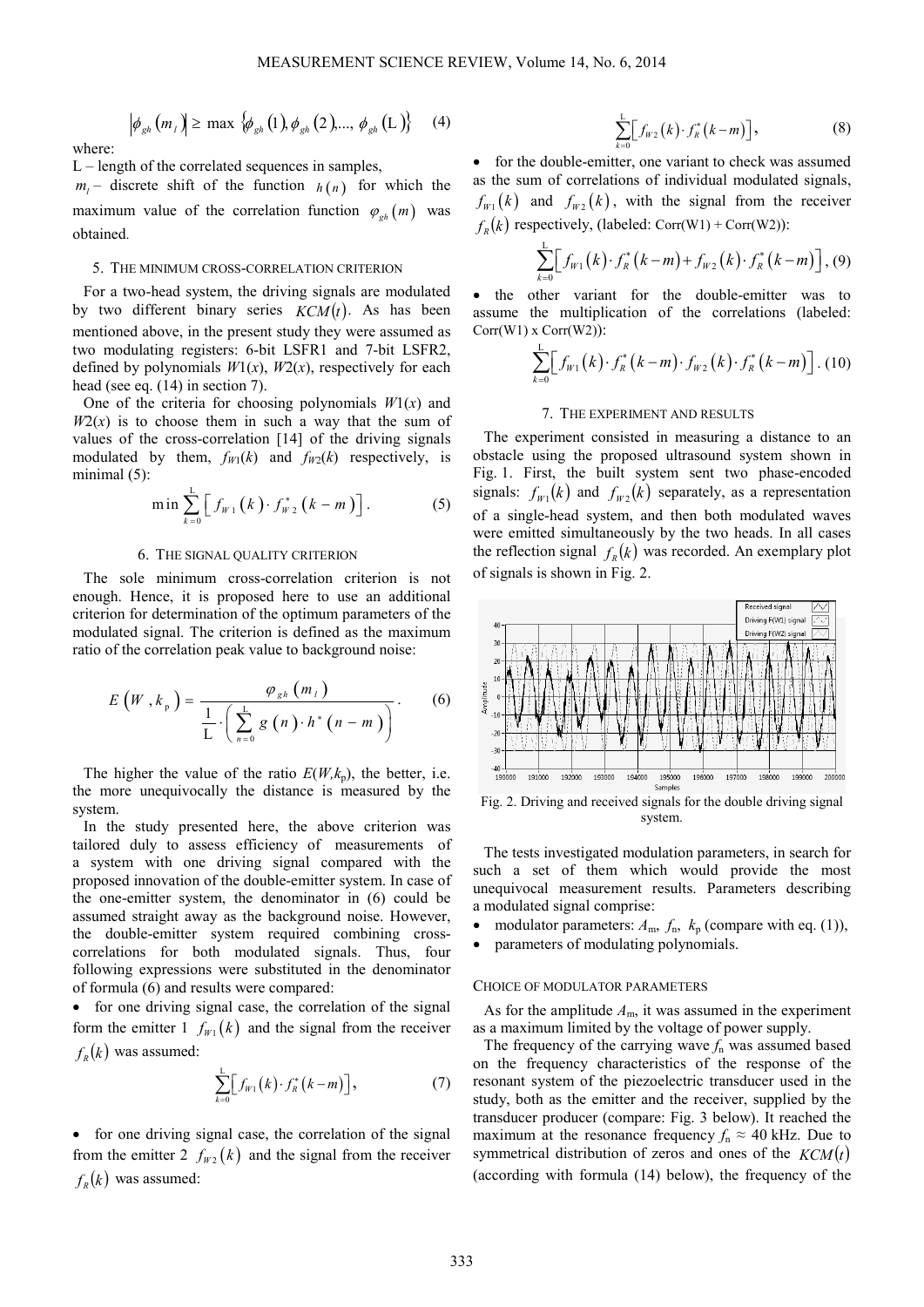carrying wave did not undergo a shift [15]. Thanks to this property of the binary series for modulation, it was possible to assume  $f_n$  in the experiment equal to the one from the used device characteristics.



Fig. 3. The frequency characteristics of the BPU-1640IOAH12 transducer. (Source: BeStar Electronics Industry Co., Ltd.)

There were conducted earlier studies [9], in which a set of different modulating polynomials were investigated for the chosen frequency of the carrying wave  $f_n = 40$  kHz. Based on those experiments, it was determined, that the optimum modulation index should be assumed as  $k_p = 2.13$  rad.

At this point it is worth reminding that in order to preserve maximum of the information in the transmitted signal, the frequency spectrum of a modulated signal should match the frequency characteristics of a used ultrasonic transducer as much as possible [13]. It was then necessary to compare the two characteristics: of the used transducer and the signal modulated with assumed modulator parameters  $A_m$ ,  $f_n$ ,  $k_p$ . In order to plot the frequency characteristics of the phase modulated signal, the modulated wave formula (1) had to be transformed. First, the following transformation was done:

$$
f_{w}(t) \approx A_{m} \cdot \cos(2\pi \cdot f_{n} \cdot t) - k_{p} \cdot KCM(t) \cdot \sin(2\pi \cdot f_{n} \cdot t) \cdot (11)
$$

Since  $KCM(t)$  were assumed as symmetrical, the following equation for the frequency characteristics of the modulated signal [15] was determined from (11):

$$
B_{\text{T}} = A_{\text{m}} \cdot \sum_{n=-\infty}^{\infty} J_n(\beta) \cdot \cos \left[2\pi \left(n f_{w} + f_{\text{n}}\right) t\right] \tag{12}
$$

where:

*f*n is the frequency of the signal of the carrying wave,  $J_n(\beta)$  is the Bessel function, described by the equation:

$$
J_n(\beta) = \frac{1}{2\pi} \cdot \int_{-\pi}^{\pi} e^{i[\beta \sin (\theta - n\theta)]} d\theta \qquad (13)
$$

Fig. 4 presents the sought plot of the frequency characteristics of the phase modulated signal determined using the above relations (11) to (13) and for the assumed earlier modulating parameters.

![](_page_3_Figure_13.jpeg)

Fig. 4. The frequency characteristics of the phase modulated signal.

The analysis of the characteristics presented in Figs. 3 and 4 led to the conclusion that the phase modulation permitted a transfer of only a part, however, enough of the information contained in the modulated signal [16], taking into account the transmittance of the used ultrasonic transducers. Due to the limited transfer of signal information, further research on adjusting this aspect would improve the system's quality.

## CHOICE OF PARAMETERS OF MODULATING POLYNOMIALS

In the study presented in this article, the  $KCM(t)$ modulating series were assumed as follows:

$$
W1(x) = x6 + x4 + 1,
$$
 (14)  

$$
W2(x) = x7 + x6 + x3 + x2 + x1.
$$

The above polynomials were chosen on the basis of the two criteria defined above: the minimum cross-correlation criterion (section 5) and the signal quality criterion (section 6).

Correlations of signals modulated by polynomials *W*1(*x*),  $W2(x)$  and also by assumed modulator parameters were performed according to formulae: (5) and (7)-(10). All correlations, for the first criterion, as well as for the second one, were conducted for  $m \in (0, L)$ , where  $L = 500000$ . The choice of the length of correlated series is a compromise between the speed of the algorithm defined by the calculation capacity and the selectivity of the resulting data representing the effectiveness of the method.

Results of correlation computations led to determination of the ratio defined in (6). Table 1 presents the ratios  $E(W, k_p)$ for four correlation function variants, that is:

• for a single driving signal option from eqs. (7) and  $(8)$  – positions 1 and 2 in Table 1

and also for a double-emitter version from eqs. (9) and (10) – positions 3 and 4 in Table 1.

The greater the value of the  $E(W, k_p)$  ratio, the better the efficiency of the investigated distance measurement system. The results in Table 1 show that the system with two driving signals proves to be more advantageous than the singlesignal one. Also, it can be inferred that the proposition of the product of correlations is the best suited computational algorithm for the quality criterion to reliably compare and assess the exactness of measurements done by a distance measuring system.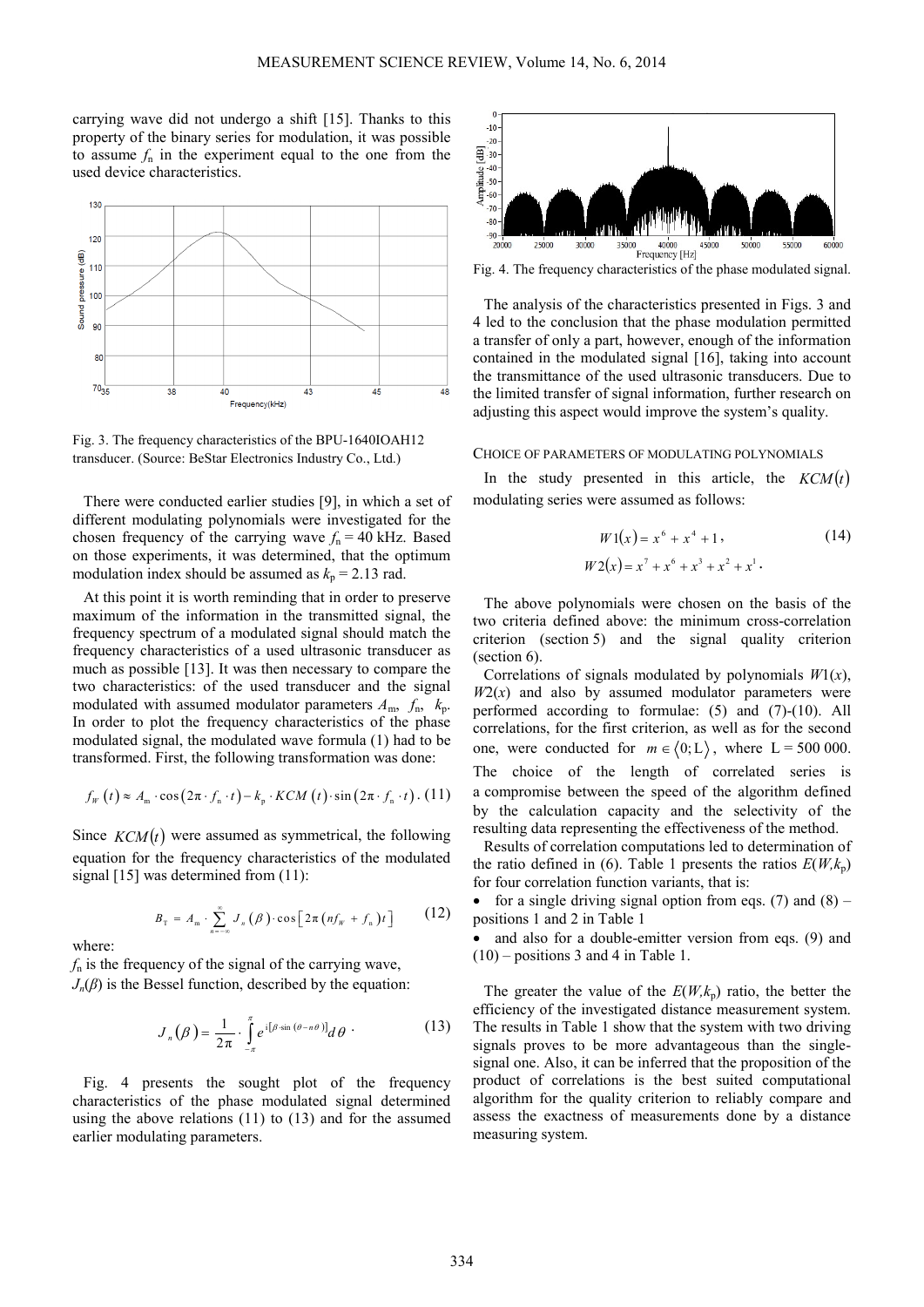Table 1. The  $E(W, k_p)$  ratio for four correlation function variants.

| N <sub>0</sub> | Variants of correlation functions in the                                                                 | $E(W, k_n)$ |
|----------------|----------------------------------------------------------------------------------------------------------|-------------|
|                | denominator of eq. (6).                                                                                  |             |
|                | $\sum [f_{W1}(k) \cdot f_R^*(k-m)]$                                                                      | 11.62       |
| $\overline{2}$ | $\sum_{k=1}^{n} \left[ f_{W2}(k) \cdot f_{R}^{*}(k-m) \right]$                                           | 10.67       |
| 3              | $\sum [f_{w_1}(k) \cdot f_R^*(k-m) + f_{w_2}(k) \cdot f_R^*(k-m)]$<br>$k=0$                              | 10.90       |
|                | $\sum_{k=1}^{\infty} \left[ f_{W1}(k) \cdot f_{R}^{*}(k-m) \cdot f_{W2}(k) \cdot f_{R}^{*}(k-m) \right]$ | 72 11       |

A good illustration to this can be found in Fig. 5. The graph shows plots of the sum (solid line) and the product (dashed line) of correlations for the double driving signal system. The product function plot lies below the sum function plot, which means it assures more unequivocal measurements.

![](_page_4_Figure_4.jpeg)

Calculations conducted in the experiment have shown that plots of correlation functions for the single-signal system  $(f_{w_1}(k)$  or  $f_{w_2}(k)$  with the respective  $f_R(k)$  almost overlapped with the sum of correlations for the double emitter system, so for the lucidity of the figure they were omitted in Fig. 5.

#### DISTANCE MEASUREMENT STANDARD DEVIATION

In order to determine the error of the measurement method, there were performed 7 series of measurements for 7 different distances. There was measured a distance to an obstacle located at 100 mm and then with a 100 mm step until 700 mm. For each distance 50 measurements were performed and a standard deviation was determined (Fig. 6).

The conducted laboratory tests confirmed reduction of the standard deviation for the system with two driving signals in comparison to the single-signal one. Both the sum and product of the correlations for two signals showed a 40% reduction [17] in standard deviation with respect to the system with one signal emitted [9], [1]

![](_page_4_Figure_9.jpeg)

Fig. 6. Standard deviation for correlations of signals driven by  $W(x)$  and  $W(2(x))$  acting separately and sum and product of correlation signals driven by  $W_1(x)$  and  $W_2(x)$  acting simultaneously

## 8. CONCLUSIONS

The novel single-head system for correlation-based ultrasound distance measurement [9] was adjusted to improve its effectiveness and precision: a two-head system was built.

The studied new system had two wave generators requiring two wave modulators, so the needed modulation parameters were identified  $A_m$ ,  $f_n$ ,  $k_p$  and their values were assumed optimal, based on conducted experiments and taking into account characteristics of used transducers, as well as other system components.

A lot of attention was devoted to optimal choice of modulating polynomials  $W1(x)$ ,  $W2(x)$ . Two criteria were assumed: the minimum cross-correlation criterion and the signal quality criterion. The second criterion was studied in four variants in order to tailor its form to the most sensitive indicator of the system precision. Experiments proved that the use of multiplication of cross-correlations indicated best the system with the most unequivocal measurement results.

Effectiveness of the phase modulation method with 1 and 2 generators was assessed, showing a large improvement for a two-head system (standard deviation decreased by 40%).

The proposed distance measurement method may be particularly useful in difficult conditions where obstacles and mechanical interference may produce false reflections. It is desired to conduct further research focused, among other aspects, on preservation of maximum information in the transmitted signal.

## **REFERENCES**

- [1] Zhao, X., Luo, Q., Han, B. (2009). A novel ultrasonic ranging system based on the self-correlation of pseudo-random sequence. In *International Conference on Information and Automation (ICIA '09)*. IEEE, 1124-1128.
- [2] Granja, F., Jimenez, A.R. (2006). Ultrasound modulation and codification for localization systems. In *New Acoustics : Selected Topics II*. Biblioteca de Ciencias, 167-186.